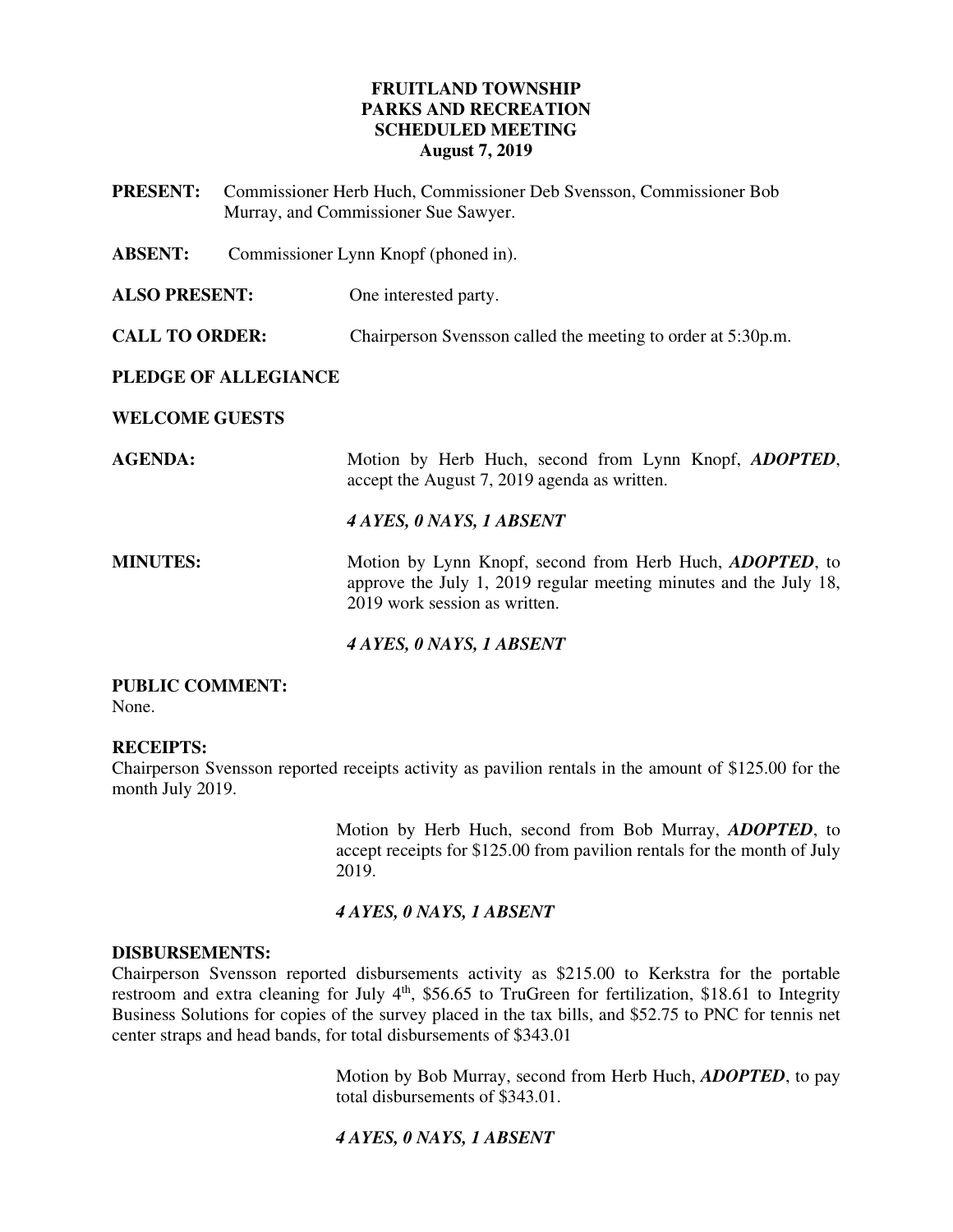#### *Roll Call Vote: Huch-Aye, Svensson-Aye, Murray-Aye, Sawyer-Aye*

#### **UNFINISHED BUSINESS:**

### **1. Grant application**

The application of intent was accepted and now the Commission will move on to filling out the entire application. This application is more more detailed and will include a break-down of the budget. Commissioner Murray stated that his brother helped with the process, adding that he offered to help complete the application as well.

### **2. Park signage**

There are quite a few concerns regarding park rules and regulations. Commissioner Murray stated that there are too many different versions of the rules out there. Commissioner Huch stated that in terms of issues with dogs not on leashes, the County rules trump Township rules. Commissioner Murray stated that it might be a good idea to have an enclosed area for dogs so dogs aren't discouraged from coming to the park. Chairperson Svensson suggested changing the signage in the fall and letting the PINS officer know of the change. The commissioners agreed to have a work session in October to do the research on rules and regulations.

### **3. Duck Lake Road Park**

Chairperson Svensson said that it recently came to her attention that the Parks and Recreation Commission do still have jurisdiction over a portion of Duck Lake Road Park. She questioned as to whether the basketball hoops, picnic table and grill are the Commission's property since they are on the land that is now the White Lake Fire Authority's, and the group agreed that if they are, they need to take possession of the items and place them into storage.

#### **4. Master Plan completion**

The commissioners agreed to get together to finish the Master Plan in a work session in September.

#### **5. Property disposition**

Commissioner Knopf stated that she completed some research and handed out materials pertaining to the selling of their property. She stated that the baskets from the Disc Golf Course are property of the Parks and Recreation Commission, and that the Commission can't give them away but they can sell them. Chairperson Svensson asked the commissioners if anyone had strong feelings about not selling the baskets, and Commissioner Murray stated that he has strong feelings about selling it. Commissioner Huch agreed, stating that they should get rid of it since they don't need it. Chairperson Svensson stated that the Commission needs to remember that the course will not come back to Nestrom Road Park as long as they are on the Commission. She added that the course was rushed to be placed in the park, but that it shouldn't be a rushed decision to get rid of the baskets. Commissioner Knopf stated that it would be against state law to gift Township Property to the Township Board. The Commission discussed other possible places to put the course, and Chairperson Svensson stated that the Commission could possibly partner with the Township Board on a new location as other parks in the Township won't work. Commissioner Knopf stated that it can't be put on any other areas of public land and that the Township can't do that. Commissioner Huch stated again to just get rid of the baskets, as they will just open the Commission to more trouble. Chairperson Svensson reminded the Commission that they don't have all of the information, and that the group represents the Township and not just themselves. She suggested waiting to get the surveys back and go on facts. The Commission agreed to do the research regarding selling the property and that a decision will be made after receiving all of the Parks surveys.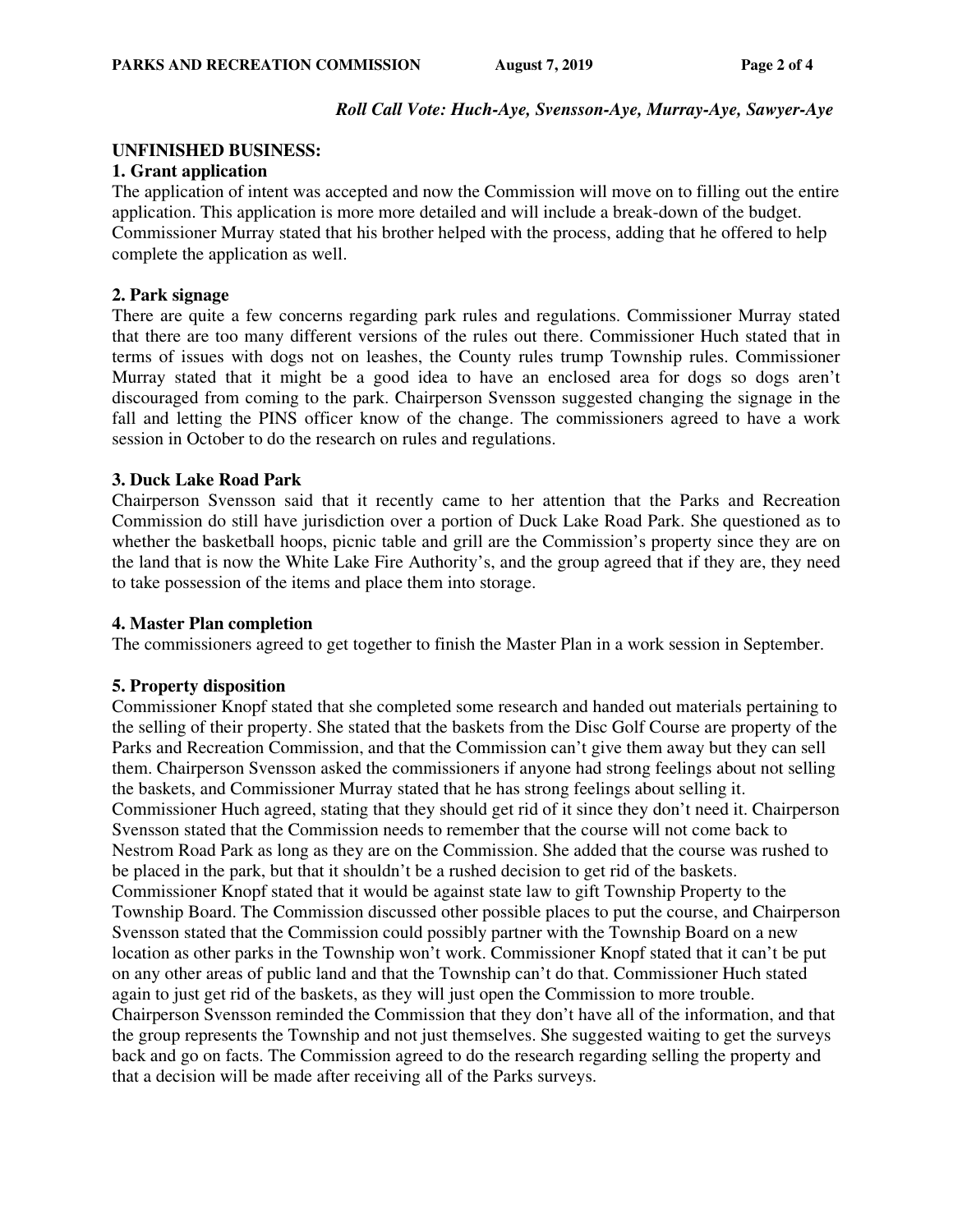#### **PARKS AND RECREATION COMMISSION** August 7, 2019 **Page 3 of 4**

### **6. Natural Resource Survey presentation**

The commissioners agreed that a presentation should take place as soon as possible. Commissioner Knopf will be contacting Shawna Meyer to see if she can come to the September meeting.

### **7. Dog waste disposal**

The commissioners agreed to place the waste disposal containers near the one-way sign going into the park from the Township Hall, one near the parking lot in the park, and one near the former  $18<sup>th</sup>$ hole of the Disc Golf Course.

### **8. Water to 2nd pavilion**

The commissioners discussed quotes received for the work. A-1 Excavating quoted \$5,122.00, Ultimate Excavating quoted \$4,700.00 and Mr. Rooter quoted \$7,000.00.

> Motion by Deb Svensson, second from Bob Murray, *ADOPTED*, to accept the quote and award the job to Ultimate Excavating in the amount of \$4,700.00.

# *4 AYES, 0 NAYS, 1 ABSENT*

Commissioner Huch stated that he will have them place some clay in the horseshoe pit area to fix it, since it will be free of cost.

### **9. Tennis Courts**

The Commission only received one quote for the cleaning out and filling of the cracks.

Motion by Bob Murray, second from Herb Huch, *ADOPTED*, to accept the quote and award the job to Lakeshore Parking Lot Maintenance Inc. in the amount of \$720.00.

# *4 AYES, 0 NAYS, 1 ABSENT*

#### **10. Ballfield Maintenance**

Commissioner Sawyer stated that when she visited the park, a few individuals playing stated that the tree hanging over the fence is causing issues for the players. They also suggested to Commissioner Sawyer to paint pickleball lines on both courts.

Commissioner Sawyer stated that TruGreen told her that there is sod webworm on the baseball field. Commissioner Murray informed the group about the issue, stating that there are pesticides that can be used, but that they are toxic to bees. He added that there is a product called BT, which is non-toxic. The commissioners agreed that they don't want to okay spraying not knowing what is being used. The Commission agreed that they need to bring the field up to par, and they would like to call some companies to come in and look at it to give estimates.

# **11. Tree trimming**

The trimming can't take place until late fall. Commissioner Murray stated that the commissioners should move forward with receiving quotes and the work can be completed late fall. Commissioners Bob Murray and Sue Sawyer will be going through and painting which trees they think need to be taken care of.

# **12. Nestrom Road Park beach picnic table**

The commissioners agreed to budget for post tables for next year's budget so they cannot be moved into the water. Commissioner Huch suggested getting quotes for stainless steel tables and grills so